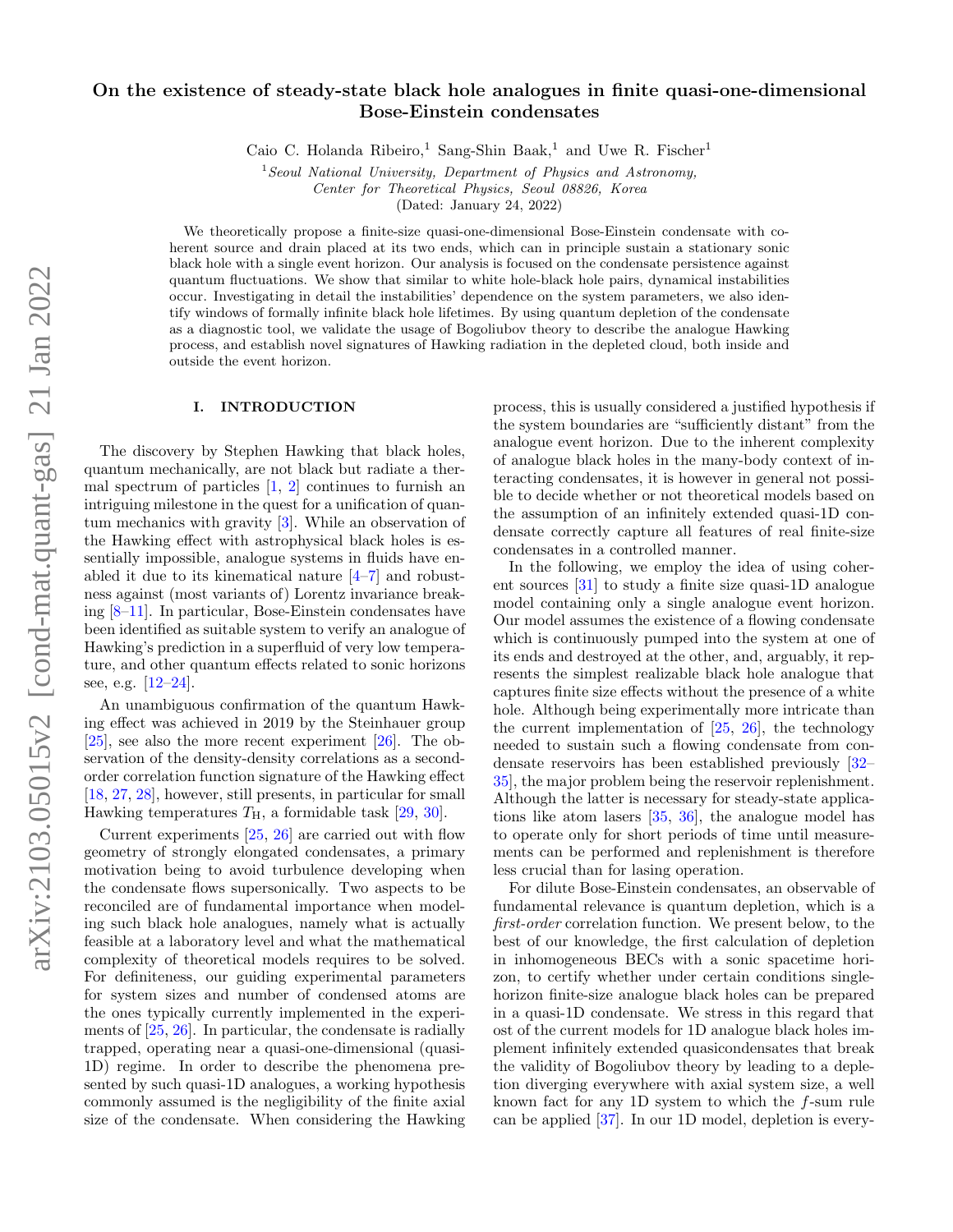where finite and small for typical black hole parameters throughout the system evolution. We thereby validate the Bogoliubov expansion, which imposes as a prerequisite that depletion must be small.

Although challenging to validate experimentally, that analogue Hawking radiation exists is unquestionable by very general arguments [\[5\]](#page-10-9), and perhaps more important is what analogue gravity theory in quantum many-body (condensed matter) systems can teach us further than predicting the very existence of Hawking radiation per se. Of central importance in this regard is how quantum (and thermal) fluctuations created by the Hawking and other processes, propagating on the top of the condensate background backreact on this background, and thus on the motion of the condensate, which in turn affects the production of Hawking radiation. This backreaction can only be described properly within a number-conserving formalism [\[38\]](#page-11-12). The determination of quantum depletion is a first necessary step in the complex backreaction program.

The model explored here shares some dynamical features with analogue black hole-white hole systems built from toroidally flowing condensates. Namely, a finite size-induced field dynamical instability develops in such models as well. We therefore review field quantization in the presence of instabilities, which is a well understood topic explored in a plethora of physical contexts, from condensed matter systems [\[39–](#page-11-13)[41\]](#page-11-14) to cosmology [\[42,](#page-11-15) [43\]](#page-11-16). In this context, of particular importance for the Bogoliubov theory is the time-translation-symmetry spontaneous breakdown in stationary condensates by the growing vacuum fluctuations, which prevents the existence of a preferred instantaneous vacuum state. We address this problem by constructing solutions to the Bogoliubov-de Gennes equation which takes into account as a starting point of the black hole formation process a well-defined quasiparticle vacuum state.

Describing the dynamical instabilities, our major findings include the simulation of black hole lifetimes as function of experimental parameters, whose intricate functional dependence reveals how strong the correlation of finite size and stability of the black hole is. We also demonstrate the existence of stability regions in parameter space, which black and white hole pairs was obtained previously in [\[31\]](#page-11-7). It is demonstrated that when the sonic horizon just emerges, distinct depletion signatures appear. In particular, we show that the Fourier spectrum of the depletion changes and new peaks can be detected, which constitutes a valuable tool to identify the emergence of quantum Hawking channels when negligible flux at infinity is present, and the conventional density-density correlation signatures are too weak to be detected by using first-order correlations. Moreover, we show that the radiated signal is correlated with the depletion cloud outside the black hole, and our simulations reveal that the radiative process is accompanied by an increase of the local depletion.

# II. THE MODEL

Within the s-wave approximation, the one-dimensional Bose-Einstein condensate under study is described by the action functional  $(h = m = 1)$ 

<span id="page-1-0"></span>
$$
S_{\rm c} = \int d^2x \Psi^* \left[ i\partial_t + \frac{\partial_x^2}{2} - U_{\rm e} - \frac{g}{2} |\Psi|^2 \right] \Psi, \qquad (1)
$$

where  $U_e$  is the external potential. Our goal is to study a black hole model which captures the finiteness of condensates while enabling a fully analytical treatment of the quantum field operator expansion, and which contains as a limiting case an infinite size (quasicondensate) black hole analogue. There exists different routes for building such confined flowing condensates. In the experiments of [\[25,](#page-11-1) [26\]](#page-11-2), a condensate initially at rest is subjected to a moving blue-detuned laser and an analogue event horizon is thereby created dynamically. The drawback of this model is that notions of a stationary regime are difficult to establish and a fully numerical analysis is therefore unavoidable. In particular, the moving horizon is responsible for the emergence of a inner horizon, and a black hole-white hole pair forms [\[26,](#page-11-2) [30,](#page-11-6) [44\]](#page-11-17). Different techniques possible to establish analogue event horizons include the condensate being released from a reservoir [\[45\]](#page-11-18) by an outcoupler, and the flowing condensate in toroidal configurations [\[31\]](#page-11-7), the latter always containing a black hole-while hole pair, as dictated by the very ring topology.

The strategy assumed here consists in building a flowing condensate of finite size sustained by continuous co-herent sources and drains [\[31,](#page-11-7) [33\]](#page-11-19) at its boundaries. Mathematically, these are generically modeled by adding to the action [\(1\)](#page-1-0) a term

$$
S_{\rm s} = \int \mathrm{d}^2 x (J_{\rm e} \Psi^* + J_{\rm e}^* \Psi), \tag{2}
$$

where  $J_{e}$  represents the external sources (and drains). Variation of the total action  $S_c + S_s$  with respect to  $\Psi^*$ leads to the inhomogeneous Gross-Pitaevskii (GP) equation [\[46\]](#page-11-20)

<span id="page-1-1"></span>
$$
\left(-i\partial_t - \frac{\partial_x^2}{2} + U_e + g|\Psi|^2\right)\Psi = J_e.
$$
 (3)

Before presenting the model, we expand further why it is important for our analysis to assume such finite configurations over infinitely extended models. Bose-Einstein condensates cannot exist in infinitely extended quasi-1D black hole models. This can be read, for instance, from the condensate perturbations of [\[47\]](#page-11-21), which imply a (generic) logarithmic divergence of the quantum depletion with the system size at  $T = 0$ . At finite temperature, this divergence is stronger (linear in system size), as dictated by the Hohenberg theorem [\[37\]](#page-11-11), showing that finite temperature effects as predicted by quasicondensate models might not be extendable to condensates.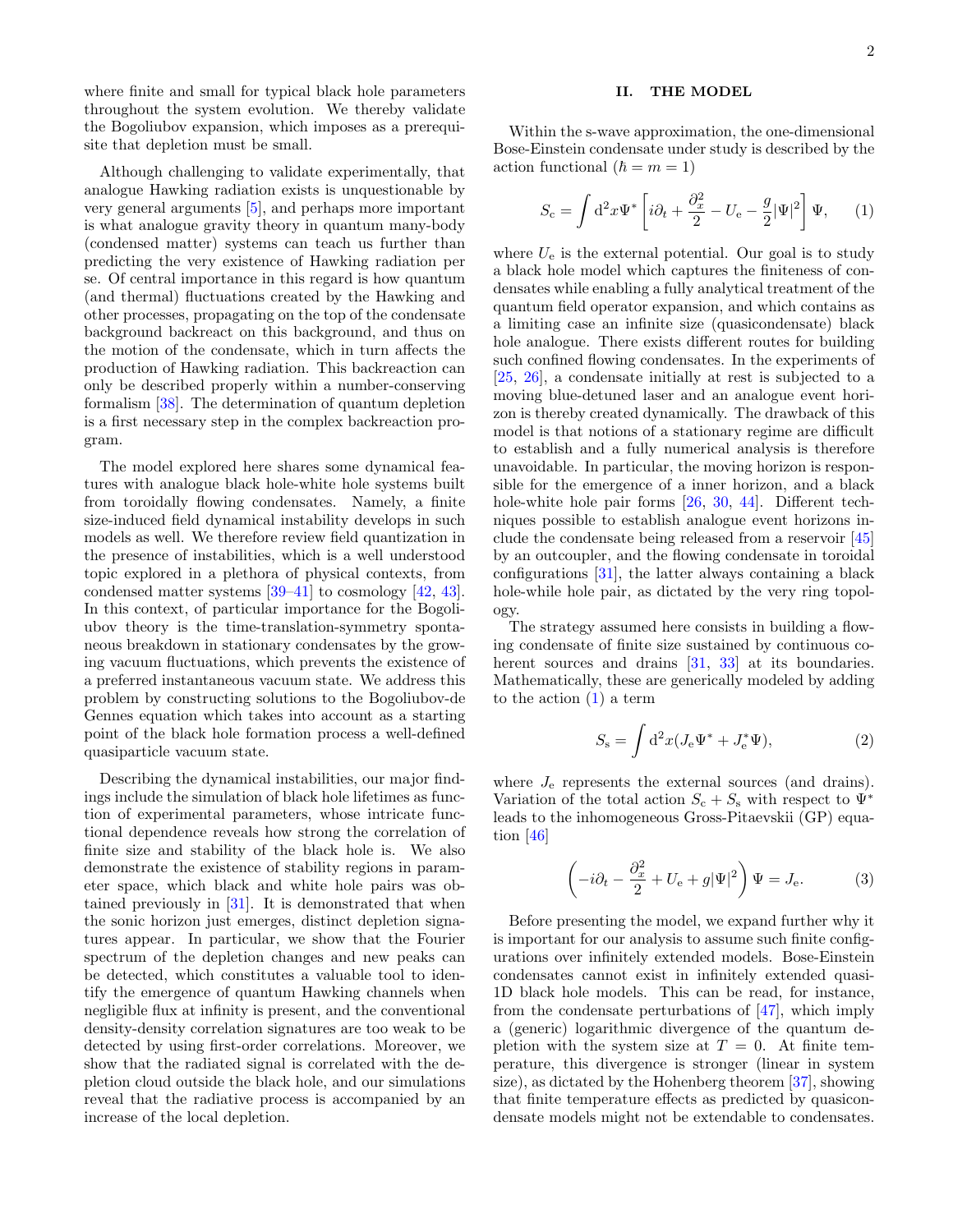Nonetheless, henceforth our analysis is restricted to zero point (vacuum) fluctuations  $(T \sim 0)$ , which pertain to the theory sector responsible for the quantum Hawking process. In this regime, a (weak) logarithmic divergence with the system size means that we can safely consider larger condensates while maintaining suficient control of the system depletion.

Furthermore, another crucial aspect of infinite size models is linked to the global  $U(1)$  symmetry (in the absence of external sources). As the condensate existence breaks this symmetry, the theory always admits at least one zero frequency (Goldstone) excitation, and if the condensate is infinite in size, then the system spectrum is continuous. This is particularly important for black hole analogues, as the Hawking-like process is a low energy phenomenon, and thus more sensitive to boundary conditions. Accordingly, to assume robustness of the Hawking process with respect to the system size is a rather strong assumption that needs ramification. Indeed, the spectrum cannot be continuous for finite size configurations, and because the system is not homogeneous, a nontrivial filtering of the excitations which would exist in infinite analogues should occur.

In order to keep the analysis as straightforward as possible, we let  $\rho$  be the condensate density, which is assumed to be constant in condensate support region. The contact interaction strength  $g$  is a piecewise constant function, defined by  $g = g_u$  for  $x < 0$  and  $g = g_d$ for  $x > 0$ , describing a sound barrier thoroughly studied in the literature [\[27,](#page-11-3) [47,](#page-11-21) [48\]](#page-11-22). The subscripts "u" and "d" henceforth denote "upstream" and "downstream", respectively. The condensate is trapped inside a 1D box of size  $(\ell_2 + \ell_1)/2$  $(\ell_2 + \ell_1)/2$  $(\ell_2 + \ell_1)/2$  (see Fig. 1).

Now the flowing condensate is modeled by letting  $\Psi =$  $\sqrt{\rho} \exp(-i\mu t + ivx)$ , where  $\mu$  is the chemical potential and v is the fluid velocity. By scaling  $J_e = \exp(-i\mu t +$ 



<span id="page-2-0"></span>FIG. 1. Schematics of the condensate under study, which is assumed to be a homogeneous quasi-1D condensate of size  $(\ell_2 + \ell_1)/2$  flowing at constant velocity. The gas flow is sustained by continuous source and drain at  $x = -\ell_1/2$  and  $x = \ell_2/2$ , respectively. At  $x = x_H$ , the Mach number m has a jump-like discontinuity, separating the system into two regions of different sound velocity.

 $ivx)J/\sqrt{\rho}$ , the GP equation [\(3\)](#page-1-1) reduces to

<span id="page-2-1"></span>
$$
\partial_x \rho v = -2\mathrm{Im}\,\,\tilde{J},\tag{4}
$$

<span id="page-2-2"></span>
$$
U_{\rm e} + g\rho - \mu + \frac{1}{2}v^2 - \frac{\partial_x^2 \sqrt{\rho}}{2\sqrt{\rho}} = -\frac{1}{\rho} \text{Re } \tilde{J}, \qquad (5)
$$

whereas for the condensate density  $\rho$  is a nonzero constant inside the box. Equation [\(4\)](#page-2-1) represents the flux implemented by the coherent source and drain, i.e. it models the flux of particles fed into and removed from the condensate at  $-\ell_1/2$  and  $\ell_2/2$ , respectively. Moreover, Eq. [\(5\)](#page-2-2) fixes the external potential  $U_e = \mu - g\rho - v^2/2$ , necessary to sustain the condensate inside the trapping box potential. One of this model's advantages is the increased control over the system perturbations and boundary conditions (and hence over the radiation process) allowed by having available the external potential at the box walls (Fig. [1\)](#page-2-0). We quote  $[49]$  for a comprehensive study of the various types of confining potentials that can be selected, and for our purposes we henceforth assume that  $U_e$  imposes the vanishing of the wave function at the condensate walls (corresponding to Dirichlet boundary conditions), thus fixing the non-flux part of the external source and drain through Eq. [\(5\)](#page-2-2). Idealizing sources and potentials as point-like simplifies considerably the analysis by enabling explicit calculations. The key assumption of our model is that one is able to place coherent sources and drains close to regions where the condensate is subjected to strong trapping potentials, which then prevent any condensate leakage.

The analogue model is obtained by studying sound propagation over this condensate solution, i.e., we write  $\Psi = \exp(-i\mu t + ivx)(\sqrt{\rho} + \psi)$ , where  $\psi$  denotes freely propagating small fluctuations. This means that  $\psi$  represent linearized solutions  $(|\psi|^2 \ll \rho)$  to the homogeneous (sourceless) part of Eq. [\(3\)](#page-1-1)

<span id="page-2-3"></span>
$$
i\partial_t \psi = \left(-\frac{\partial_x^2}{2} - iv\partial_x\right)\psi + g\rho(\psi + \psi^*),\tag{6}
$$

subjected, as mentioned, to Dirichlet boundary conditions:  $\psi|_{x=-\ell_1/2} = \psi|_{x=\ell_2/2} = 0.$ 

A relevant quantity that can be constructed from the system parameters is  $c = \sqrt{g\rho}$ , which has dimensions of velocity, which represents the local sound speed. We say that an analogue black hole condensate background exists when  $v/c<sub>u</sub> < 1 < v/c<sub>d</sub>$ , or in terms of the Mach number,  $\mathfrak{m}_u < 1 < \mathfrak{m}_d$  (Fig. [1\)](#page-2-0). Thus, we need to specify  $\{\mathfrak{m}_u, \mathfrak{m}_d, \ell_1, \ell_2\}$ , to determine the black hole completely. Also, we from now on work in units such that  $c_u = 1$ , which, in addition to the conventional  $\hbar = m = 1$ , renders the upstream healing length  $\xi_u = 1/\sqrt{g_u \rho}$  to be unity. Finally, canonical quantization is obtained by promoting  $\psi$  to an operator-valued distribution  $\bar{\psi}$ subjected to equal-time bosonic commutation relations  $[\hat{\psi}(t,x), \hat{\psi}^{\dagger}(t,x')] = \delta(x-x')$ . The quantization details are provided in the next section.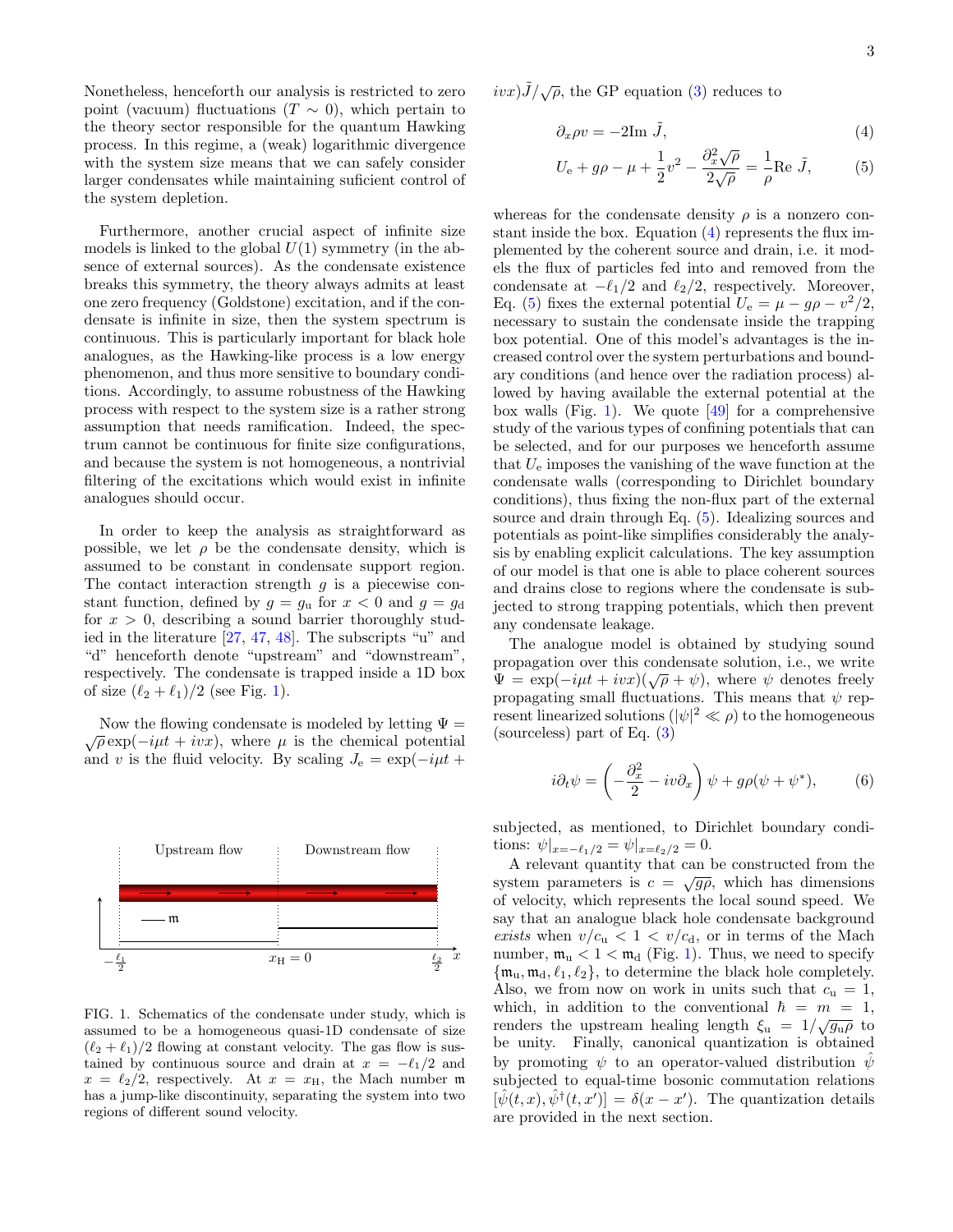# <span id="page-3-8"></span>III. CANONICAL QUANTIZATION

The procedure to build the quantum field expansion for  $\hat{\psi}$  follows the general recipe: solve for the quasiparticle modes, which constitute a complete set of solutions to the classical field equation; write down the most general classical solution in terms of this complete set; postulate the canonical commutation relations. We shall review these steps below to some degree of detail in order to fix our adopted notation.

## A. Quantization

We start by defining the Nambu spinor  $\Phi = (\psi, \psi^*)^t$ , where "t" stands for transpose. Thus, the field equation [\(6\)](#page-2-3) implies

<span id="page-3-0"></span>
$$
i\sigma_3 \partial_t \Phi = \left(-\frac{\partial_x^2}{2} - i\mathfrak{m}_\mathbf{u}\sigma_3 \partial_x + \frac{g}{g_\mathbf{u}}\sigma_4\right)\Phi,\tag{7}
$$

where  $\sigma_i$ ,  $i = 1, 2, 3$  denote the usual Pauli matrices, and  $\sigma_4 = 1 + \sigma_1$ . By definition, the spinor  $\Phi$  satisfies  $\Phi = \sigma_1 \Phi^*$ , and clearly, upon quantization, we should have

$$
[\hat{\Phi}_a(t,x), \hat{\Phi}_b^\dagger(t,x')] = \sigma_{3,ab}\delta(x-x'). \tag{8}
$$

Also, from the discussion after Eq. [\(6\)](#page-2-3), we have that the field  $\Phi$  is subjected to Dirichlet boundary conditions

$$
\Phi|_{x=-\ell_1/2} = 0 = \Phi|_{x=\ell_2/2}.\tag{9}
$$

Furthermore, because of the boundary conditions, Eq. [\(7\)](#page-3-0) implies that if  $\Phi$  and  $\Phi'$  are two distinct solutions of the latter equation, then

<span id="page-3-9"></span>
$$
\langle \Phi, \Phi' \rangle = \int dx \Phi^{\dagger}(t, x) \sigma_3 \Phi'(t, x) \tag{10}
$$

is a conserved (in time) quantity, which will be used as a scalar product on the space of classical solutions. Also, as the field modes have compact support, they have finite norms, which can be taken in general as

<span id="page-3-1"></span>
$$
\langle \Phi, \Phi \rangle = \pm 1. \tag{11}
$$

We stress that even though Eq. [\(7\)](#page-3-0) may admit nonzero solutions with vanishing norm, we can *always* find an orthonormal basis as in Eq.  $(11)$ . The plus and minus signs in Eq. [\(11\)](#page-3-1) correspond to positive and negative norm modes, and we recall that for each solution  $\Phi$  of Eq. [\(7\)](#page-3-0),  $\sigma_1 \Phi^*$  is also a solution of opposite norm sign. Thus there exists a one-to-one correspondence between positive and negative norm modes, which allows us to index the positive norm solutions as  $\Phi_n$ ,  $n = 1, 2, 3, \ldots$  With this, we can write the most general classical solution of Eq. [\(7\)](#page-3-0) as

<span id="page-3-3"></span>
$$
\Phi(t,x) = \sum_{n=1}^{\infty} \left[ a_n \Phi_n(t,x) + b_n^* \sigma_1 \Phi_n^*(t,x) \right],\tag{12}
$$

and in view of the reflection property  $\Phi = \sigma_1 \Phi^*$ , it follows that  $b_n = a_n$ . Now, canonical quantization is defined by the promotion of  $\Phi$  to the operator-valued distribution  $\Phi$  subjected to the condition  $(8)$  $(8)$ , which corresponds to promoting each  $a_n = \langle \Phi_n, \Phi \rangle$  to an operator  $\hat{a}_n$  satisfying

$$
[\hat{a}_n, \hat{a}_{n'}^\dagger] = \delta_{n,n'}.\tag{13}
$$

Concluding, the vacuum state  $|0\rangle$  is defined by the kernel condition  $\hat{a}_n|0\rangle = 0$ . Finally, the full field operator becomes

<span id="page-3-10"></span>
$$
\hat{\Psi}(t,x) = e^{-i\mu t + ivx} [\sqrt{\rho} + \hat{\psi}(t,x)],\tag{14}
$$

where  $\hat{\psi}$  is the first component of  $\hat{\Phi}$ . Denoting by  $\Phi_n =$  $(f_n, h_n)^t$ , we have from Eq. [\(12\)](#page-3-3)

<span id="page-3-11"></span>
$$
\hat{\psi}(t,x) = \sum_{n=1}^{\infty} \left[ \hat{a}_n f_n(t,x) + \hat{a}_n^{\dagger} h_n^*(t,x) \right]. \tag{15}
$$

#### <span id="page-3-7"></span>B. Field modes in the presence of a black hole

<span id="page-3-2"></span>Because the system is stationary at the classical level, solutions to the field equation can be found in the form  $\Phi(t, x) = \exp(-i\omega t)\Phi_{\omega}(x)$ , and if  $\Phi_{\omega}$  is a solution associated to  $\omega$ , then  $\sigma_1 \Phi^*_{\omega}$  is also a solution, associated to  $-\omega^*$ . In this way, we exhaust all real frequencies in the system spectrum by focusing on  $\omega > 0$  only. Moreover, we say that the system is unstable if there exists a solution with Im  $\omega > 0$ . For each such solution, the spectrum necessarily contains also the frequency  $\omega^*$ , as guaranteed by the hermiticity of the Hamiltonian [\[39\]](#page-11-13). Thus we need to solve

<span id="page-3-5"></span><span id="page-3-4"></span>
$$
\omega \sigma_3 \Phi_\omega = \left( -\frac{\partial_x^2}{2} - i \mathfrak{m}_\mathbf{u} \sigma_3 \partial_x + \frac{g}{g_\mathbf{u}} \sigma_4 \right) \Phi_\omega, \tag{16}
$$

for Re  $\omega$ , Im  $\omega \geq 0$ , and  $\Phi_{\omega}$  is subjected to Eq. [\(9\)](#page-3-4). Furthermore, wave mechanics techniques [\[49\]](#page-11-23) applied to Eq. [\(16\)](#page-3-5) imply that  $\Phi_{\omega}$  and its first derivative are also continuous at  $x = 0$ . These two conditions, plus the other two in Eq. [\(9\)](#page-3-4) give a total of 8 constraints each field mode must satisfy.

For  $x \neq 0, -\ell_1/2$  and  $\ell_2/2$ , the general solution of the ordinary differential equation [\(16\)](#page-3-5) is a combination of exponentials of the form  $\exp(ikx)\zeta_k$ , for constant  $\zeta_k$ , which, upon substitution in Eq. [\(16\)](#page-3-5) results in the familiar Bogoliubov dispersion relation

<span id="page-3-6"></span>
$$
\left(\omega - \mathfrak{m}_{\mathrm{u}}k\right)^{2} = k^{2}\left(\frac{g}{g_{\mathrm{u}}} + \frac{k^{2}}{4}\right). \tag{17}
$$

Notice that for each value of  $\omega$ , this equation, being a fourth order polynomial equation in  $k$ , always has 4 solutions (not necessarily distinct), as shown diagrammat-ically in Fig. [2.](#page-4-0) For simplicity, we shall denote by  $p$  the downstream solutions, and thus the general solution for  $\Phi_{\omega}$  has the form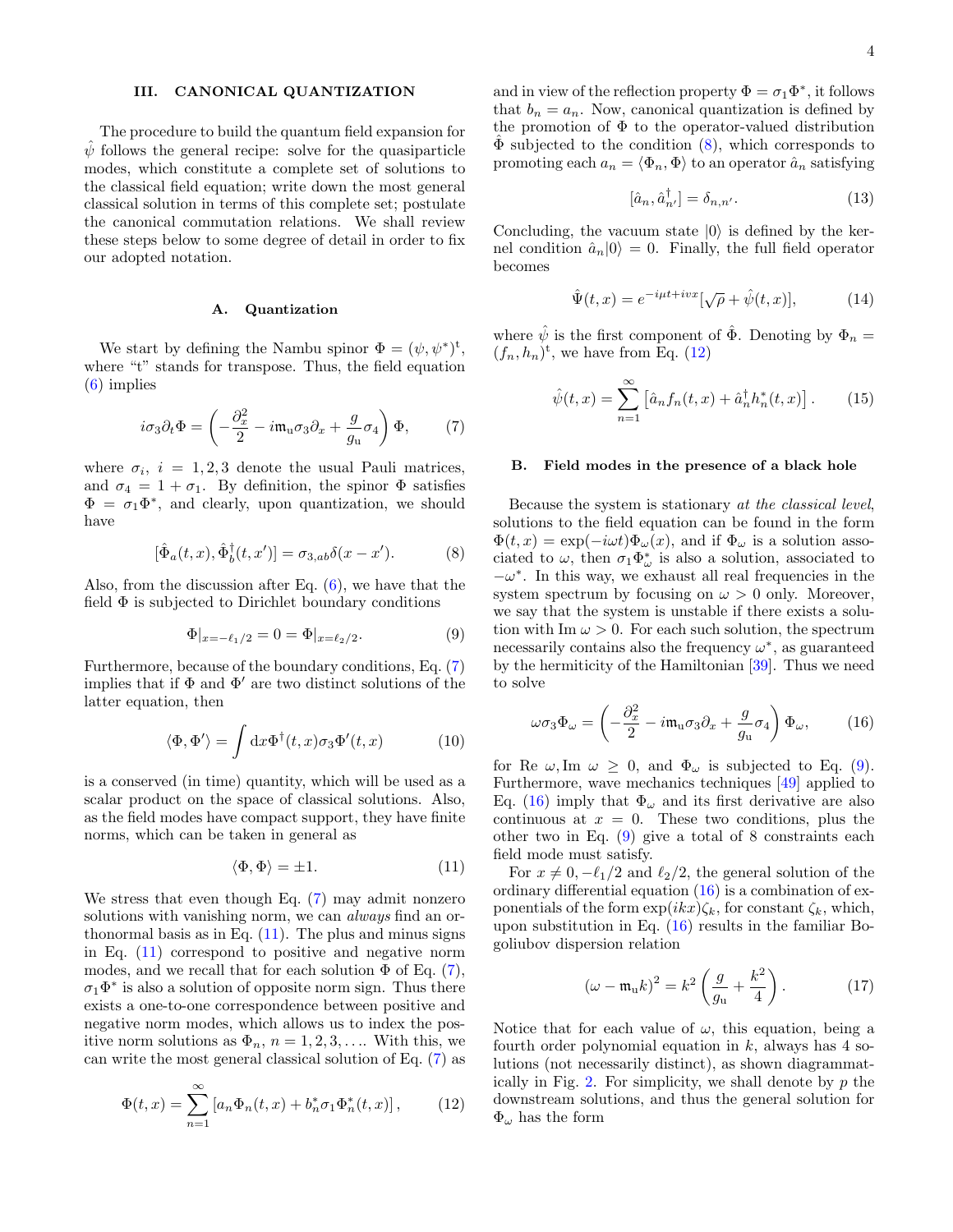

<span id="page-4-0"></span>FIG. 2. Bogoliubov dispersion relation  $\omega = \omega(k)$ . We set  $m<sub>u</sub> = 0.5$ ,  $m<sub>d</sub> = 1.1$ , or  $g<sub>d</sub>/g<sub>u</sub> ∼ 0.2$ . Left: dispersion relation in the region  $x < 0$ . The gray dashed lines correspond to the eigenfrequencies within the plot range for a condensate with  $-\ell_1/2 = \ell_2/2 = 60$ . The blue points indicate the real solutions for  $k$  for  $\omega_2$ . Right: dispersion relation for the region  $x > 0$ . Because  $m_d > 1$ , the negative branch of the dispersion relation presents a local maximum. We note that the field modes  $\omega_1$  and  $\omega_2$  are below this local maximum.

$$
\Phi_{\omega} = \begin{cases}\n\sum_{p} s_p e^{ipx} \zeta_p, \ x > 0, \\
\sum_{k} s_k e^{ikx} \zeta_k, \ x < 0,\n\end{cases}
$$
\n(18)

where the various coefficients  $s_k$  and  $s_p$  are integration constants, and

$$
\zeta_k = \left(\frac{g/g_u}{\omega - \mathfrak{m}_u k - k^2/2 - g/g_u}\right). \tag{19}
$$

For each possible field mode, clearly at least one of the coefficients  $s_k$ ,  $s_p$  is nonzero, which can then be taken as a normalization constant. This means that a total of 7 conditions are necessary and sufficient to fix the integration constants, which can be done in a straightforward manner by using 7 of the 8 boundary conditions. The remaining equation thus becomes an analytical function of  $\omega$  through the roots k, p,  $s_k$ 's and  $s_p$ 's, and whose zeros determine which  $\omega$  are in the system spectrum. Furthermore, because the remaining equation dependence on  $\omega$  is analytic, the spectrum is discrete. Therefore, the recipe just presented exhausts all possible field modes, which can then be normalized and added to the field expansion of Eq. [\(12\)](#page-3-3).

#### <span id="page-4-1"></span>IV. BLACK HOLE LIFETIMES

As in any experimental realization of a trapped BEC, the system confinement implies that small disturbances propagating over the BEC also stay trapped throughout the system evolution. In our analogue model, this property is captured by the Dirichlet boundary conditions [\(9\)](#page-3-4) at the system (hard) walls, which are a particular way of modeling perfect mirrors for the system radiation. Therefore, considerable differences as regards the predictions of finite size and infinitely extended analogue black hole

models are expected to occur, for during the black hole existence the energy (continuously) extracted from the background by the Hawking-like process is not allowed to radiate away in the finite size model and stays contained within the hard-walled box. This characteristic, however, does not necessarily lead to *dynamical instabili*ties, i.e., complex frequencies in the system spectrum. In fact, analogue models containing black hole/white hole pairs usually present a black hole lasing effect [\[13\]](#page-10-10), but in [\[31\]](#page-11-7) the authors also found dynamically stable configurations in black hole/white hole analogues in toroidal (and thus finite size) condensates.

It is noteworthy that because of the complexity of black hole/white hole analogues, the mechanisms leading to stabilization cannot in general be easily disentangled from one another  $[50, 51]$  $[50, 51]$  $[50, 51]$ . In our single black hole analogue model a similar interplay between the system finite size and the radiation process is observed, which leads to dynamically stable or unstable configurations rather sensitively depending on the system parameters. For instance, it is an easy exercise to show that if in the config-uration of Fig. [1](#page-2-0) if we let  $m_d = m_u$ , although it is stable for finite  $\ell_1$ , we have instability when  $\ell_1 \rightarrow \infty$ . This analysis shows that subtle finite size effects play a prominent role in the (de-)stabilization of analogue black holes from BECs.

In dynamically unstable scenarios, a natural notion is therefore that of black hole lifetime. In principle, the system spectrum, which contains the complex frequencies, depends solely on the condensate configuration, and thus the involved instability time scales are uniquely determined as long as the condensate exists in that state, i.e., as long as quantum fluctuations remain small. Therefore, by ensuring that we always start from a scenario of welldefined quantum fluctuations (e.g., by determining the condensate depletion), the unstable frequencies set the time scales for the black hole existence which we study in this section.

Four parameters are necessary to specify the analogue black hole:  $\{\mathfrak{m}_u, \mathfrak{m}_d, \ell_1, \ell_2\}$ . For the sake of simplicity, let us assume that one fixes  $\ell_1 = \ell_2 = \ell$ .

We define the *analogue black hole lifetime* generally as

<span id="page-4-2"></span>
$$
\tau = 1/(2\text{Im }\Omega_{\text{max}}),\tag{20}
$$

where  $\Omega_{\text{max}}$  is the complex frequency in the spectrum with the largest imaginary part. We can study the lifetimes as function of the three free parameters. For in-stance, in Fig. [3](#page-5-0) we plot  $1/\tau$  as functions of the downstream Mach number for several upstream Mach numbers. From the figure, the remarkable effect of the finite system size on the Hawking process can be clearly seen. For a system with arbitrarily large size, no dynamical instability exists, and the black hole lifetime is infinite, although the condensate is destroyed by phase fluctuations and is completely depleted [\[37\]](#page-11-11). On the other hand, when the system has finite size no monotonic behavior as a function of the Mach numbers is observed. Even more noteworthy is the existence of stability regions, which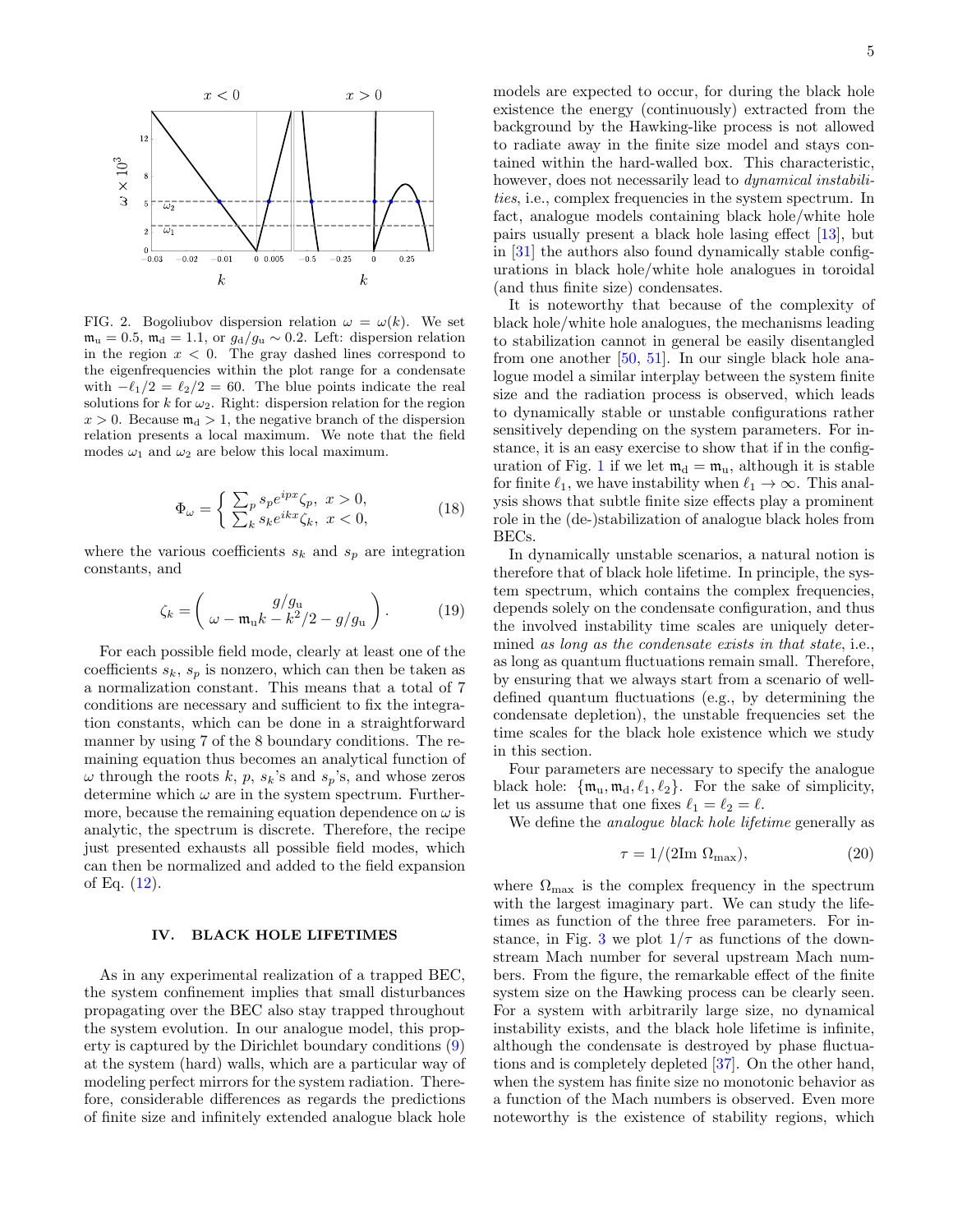

<span id="page-5-0"></span>FIG. 3. Black hole lifetimes as function of the downstream Mach number  $m_d$  for several choices of  $m_u$ . Here we set  $\ell = 120$ . Notice that generally no monotonic behavior is observed. Moreover, the lifetimes diverge  $(1/\tau = 0)$  for  $\mathfrak{m}_{\mathfrak{u}} = 0.2$ and some values of  $m_d$ , i.e., the black continuous curve then touches the  $m_d$  axis.



<span id="page-5-1"></span>FIG. 4. Black hole lifetimes as function of the system size for the fixed upstream Mach number  $m_u = 0.5$  and several choices of  $m_d$ . Similarly to what is observed in Fig. [3,](#page-5-0) there is no clear functional dependence of the lifetimes on the system size. Also, stability regions in the space of parameters exist.

from Fig. [3](#page-5-0) appear for the parameters  $\mathfrak{m}_u = 0.2, \ell = 120$ (the black continuous curve) where the lifetime diverges. For these parameters, as discussed in the above, there exists a compensation between different mechanisms in the system, that therefore becomes dynamically stable. We also depict in Fig. [4](#page-5-1) the lifetimes as a function of the system size. Again, no clear functional dependence with the system parameters can be inferred. We note, however, that the complex dependence of  $\tau$  with  $\{\mathfrak{m}_{u}, \mathfrak{m}_{d}, \ell\}$ is expected because each field mode is built by combining the 8 distinct channels solutions of Eq. [\(17\)](#page-3-6) and the 8 boundary conditions discussed in subsection [III B.](#page-3-7)

# <span id="page-5-4"></span>V. THE SYSTEM VACUUM STATE IN THE PRESENCE OF INSTABILITIES

Field quantization in the presence of instabilities is a well studied topic [\[39](#page-11-13)[–43\]](#page-11-16), and the canonical procedure of section [III](#page-3-8) also then works in general. For our particular goal of simulating quantum depletion, a major aspect of this particular brand of quantization is the notion of an instantaneous vacuum state, a state such that  $\langle \hat{\psi} \rangle = 0$ . As pointed out in [\[40\]](#page-11-26), the presence of instabilities during the black hole existence prevents the selection of a preferred instantaneous vacuum state, which in stationary configurations, as the name suggests, can be chosen with respect to the laboratory frame via a complete set of normalizable solutions whose positive norm field modes  $\Phi_n$ are stationary (eigenfunctions) with respect to the generator of time translations  $i\partial_t$ . In this work we refer to this vacuum state as the quasiparticle vacuum. Notwithstanding, in the presence of instabilities, the operator  $i\partial_t$ has non-normalizable eigenfunctions with complex eigenvalues. Thus, bona fide normalizable positive norm field modes constructed from non-normalizable eigenfunctions cannot be eigenfunctions of  $i\partial_t$ , and in this case we say that quantization spontaneously breaks the time translation symmetry of the theory, and hence no quasiparticle (preferred) vacuum exists. We quote [\[20\]](#page-11-27) for further details regarding the quasiparticle vacuum in infinitely extended 1D quasicondensate analogues.

In order to highlight the issues with fixing and instantaneous vacuum during an unstable black hole evolution, let  $\Omega$ ,  $\Omega^*$  be one of the complex frequency pairs in the spectrum, and let the corresponding solutions to Eq.  $(7)$ be  $\exp(-i\Omega t)\Phi_{\Omega}(x)$  and  $\exp(-i\Omega^* t)\Phi_{\Omega^*}(x)$ , respectively. Thus, it follows from the time independence of Eq. [\(10\)](#page-3-9) and Im  $\Omega > 0$  that these two solutions have zero norm, but  $\langle \Phi_{\Omega}, \Phi_{\Omega^*} \rangle := \lambda \exp(i\theta) \neq 0$ , in such a way that the two combinations

<span id="page-5-3"></span><span id="page-5-2"></span>
$$
\Phi_{\Omega,\alpha\beta}^{(+)} = \frac{\alpha}{\sqrt{\lambda}} \left[ e^{-i\Omega t} \Phi_{\Omega} + \left( \frac{1}{2\alpha^2} + i\beta \right) e^{-i\theta - i\Omega^* t} \Phi_{\Omega^*} \right],
$$
\n
$$
\Phi_{\Omega,\alpha\beta}^{(-)} = \frac{\alpha}{\sqrt{\lambda}} \left[ e^{-i\Omega t} \Phi_{\Omega} - \left( \frac{1}{2\alpha^2} - i\beta \right) e^{-i\theta - i\Omega^* t} \Phi_{\Omega^*} \right],
$$
\n(22)

for  $\alpha > 0$  and real  $\beta$  are orthonormal, with  $\Phi_{\Omega,\alpha\beta}^{(+)}$  (respectively  $\Phi_{\Omega,\alpha\beta}^{(-)}$ ) being a positive (respectively negative) norm solution. If  $\Omega$  lies on the imaginary axis, we can add  $\Phi_{\Omega,\alpha\beta}^{(+)}$  and  $\sigma_1 \Phi_{\Omega,\alpha\beta}^{(+)*}$  as a positive-negative norm pair of field modes to the field expansion, whereas if  $\Omega$  is not on the imaginary axis, we must add  $\Phi_{\Omega,\alpha\beta}^{(+)}$  and  $\sigma_1\Phi_{\Omega,\alpha\beta}^{(-)*}$  $\Omega, \alpha \beta$ and the corresponding negative norm counterparts to the expansion. Now, inspection of the modes [\(21\)](#page-5-2) and [\(22\)](#page-5-3) reveals that each choice of  $(\alpha, \beta)$  is equally acceptable, and it gives rise to a distinct quantum field theory as can be seen by determining the Bogoliubov transformation between the different sets of modes. In particular, we note that it is in principle possible that the vacuum state under study represents a strongly depleted condensate, rendering the whole Bogoliubov expansion inconsistent. We shall return to this question in the next section when we discuss condensate depletion.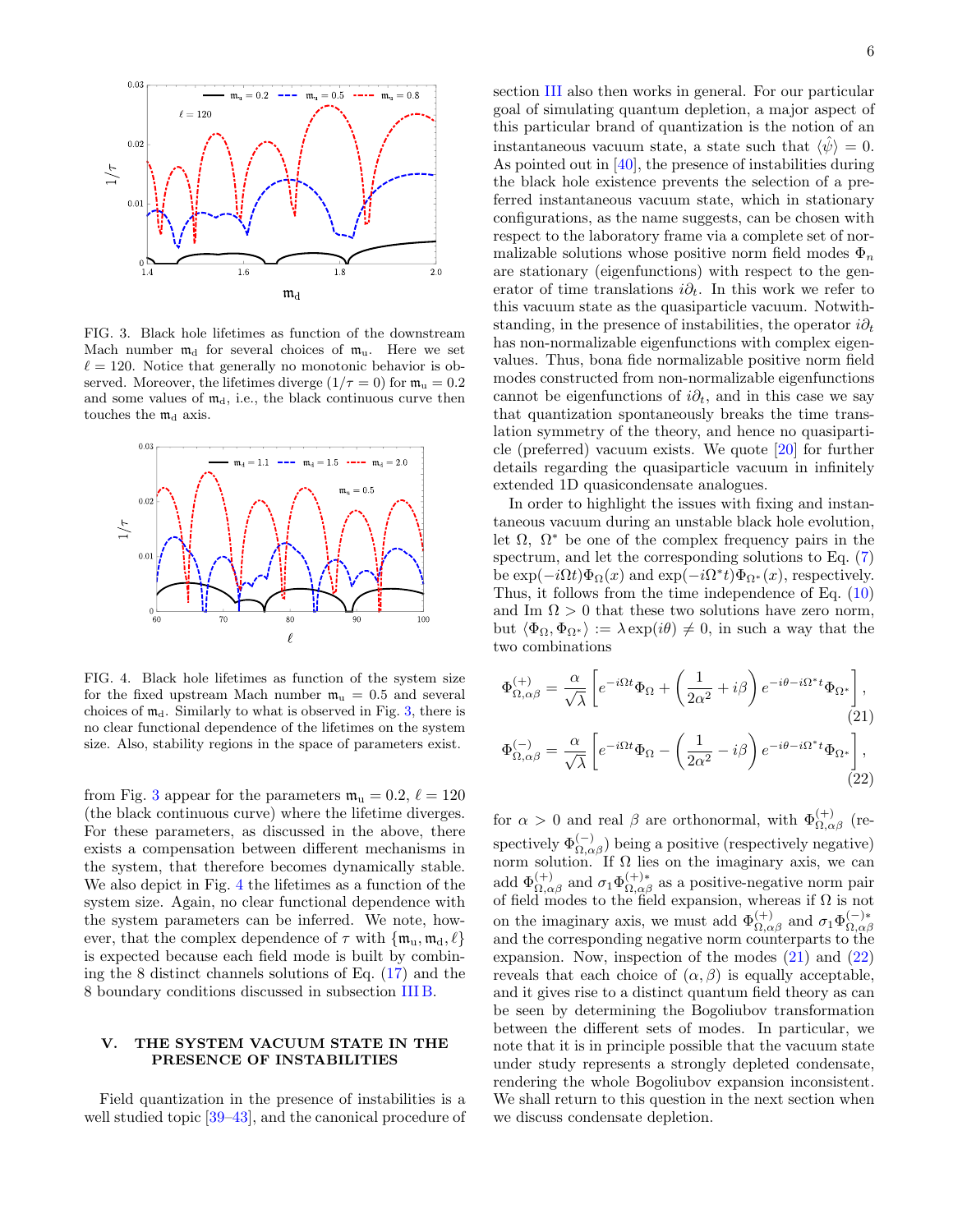## <span id="page-6-2"></span>A. Quenching to a black hole

An elegant way of fixing a preferred vacuum state if the analogue is dynamically unstable is provided by the fact that amongst the various condensate configurations included in our analysis, there are stationary configurations which can be used as initial conditions before quenching to the final black hole configuration. For instance, we can start from a system for which, at  $t < 0$ , both Mach numbers  $m_u$ ,  $m_d$  are smaller than 1, and at  $t = 0$ , the coupling  $g_d$  is adjusted to set  $m_d > 1$  to the required value for created the sonic horizon. In this way, as we work in the Heisenberg picture, the initial stationary vacuum remains well defined throughout the system evolution. Specifically, the quantum field  $\hat{\Phi}$  has the general expansion of Eq. [\(12\)](#page-3-3), where all functions  $\Phi_n(t, x)$  have positive norm and are solutions of the BdG equation at all times, such that for  $t < 0$ ,

$$
\Phi_n(t,x) = e^{-i\nu_n t} \Phi_{\nu_n}(x),\tag{23}
$$

 $\nu_n > 0$  for all *n*. Accordingly, because of the quench, the field mode  $\Phi_n(t, x)$  after  $t = 0$  can be expanded in terms of any complete set of solutions, i.e.,

$$
\Phi_n = \sum_{m=1}^{\infty} \left[ \alpha_{n,m} e^{-i\omega_m t} \Phi_{\omega_m} + \beta_{n,m} e^{i\omega_m t} \sigma_1 \Phi_{\omega_m}^* \right] + \sum_j \gamma_{n,j} e^{-i\Omega_j t} \Phi_{\Omega_j},
$$
\n(24)

and the sum in  $j$  runs over all complex frequency solutions. Returning to the BdG equation, we conclude from the term  $i\partial_t \Phi_n$  that  $\Phi_n(t, x)$  is continuous at  $t = 0$ , which amounts to the Fourier expansion

$$
\sum_{m=1}^{\infty} \left[ \alpha_{n,m} \Phi_{\omega_m} + \beta_{n,m} \sigma_1 \Phi_{\omega_m}^* \right] + \sum_j \gamma_{n,j} \Phi_{\Omega_j} = \Phi_{\nu_n}.
$$
\n(25)

Thus by projecting this equation onto the direction of the field modes the matrices  $\alpha_{n,m}$ ,  $\beta_{n,m}$ , and  $\gamma_{n,j}$  are uniquely fixed, i.e., the solution to the BdG equation is fixed. By using this quantum field expansion instead of the instantaneous quantization when already residing within the unstable phase, the vacuum state is defined to be the quasiparticle vacuum  $\hat{a}_n|0\rangle = 0$ , which has a clear interpretation as it is uniquely defined.

# VI. QUANTUM DEPLETION AND THE VALIDITY OF THE BOGOLIUBOV EXPANSION

With the aid of the quantum field expansion, we are able to compute quantum depletion, defined as the vacuum expectation value  $\delta \rho = \langle \hat{\psi}^{\dagger} \hat{\psi} \rangle$ . The interpretation of quantum depletion is that even at  $T = 0$ , a fraction of the condensed particles, specified by  $\delta \rho$ , leaves the condensate due to the inherent quantum fluctuations caused

by the interaction of the particles constituting the system [\[52\]](#page-11-28). Thus, this measurable quantity represents a fundamental tool in the theory of Bose-Einstein condensation. Its knowledge is necessary to validate the Bogoliubov expansion, as the ratio depleted/condensed particles should be small for the very expansion implemented in [Eq. [\(14\)](#page-3-10)] to be consistent.

The Bogoliubov expansion applicability criterion, namely, depletion must remain small, does not rigorously fix upper bounds for depletion, and different criteria can be adopted depending on each particular system. For instance, the simulations that follow are such that the largest number of depleted particles occurs near the analogue event horizon, roughly when (reinstating units for clarity)  $\xi_u \delta \rho \sim 2$ . For a condensate which has  $\xi_u \rho \sim 60$ , this corresponds to 3% of depleted particles near the event horizon. In the present work we fix by convention that the Bogoliubov theory predictions are considered to be accurate as long as depletion remains below 10%.

Based on the discussion of section [III,](#page-3-8) we use Eq. [\(15\)](#page-3-11) to write the depletion as

<span id="page-6-0"></span>
$$
\delta \rho(t, x) = \sum_{n=1}^{\infty} |h_n(t, x)|^2.
$$
 (26)

#### A. Depletion before the black hole formation

From Eq. [\(26\)](#page-6-0), depletion can be calculated in a straightforward manner using the field modes constructed in subsection [III B.](#page-3-7) We recall that a logarithmic divergence is expected to occur in this model as the system size is taken to infinity (see the quantization of [\[47\]](#page-11-21), for instance). We thus expect to see an overall increase in depletion as the system size grows, and this is verified in our model already when the black hole does not exist, as shown in Fig. [5.](#page-6-1) Other notable features revealed by the plots in Fig. [5](#page-6-1) include their shape robustness as the system size grows, the smaller number of depleted particles at the downstream region, caused by the fact that  $g_d < g_u$  (weaker particle interactions), and the decrease in the number of depleted particles near the condensate boundaries. This latter aspect comes from the particular form of the chosen external potential, which is set such as to impose Dirichlet boundary conditions. From the



<span id="page-6-1"></span>FIG. 5. Quantum depletion for several condensate sizes in the absence of a black hole  $m_d = 0.95$ . Here,  $\ell_1 = \ell_2$ , and we recall that  $\ell \equiv (\ell_2 + \ell_1)/2$ . The curves are scaled in x to fit in the same plot. The effect of the system size is to increase the overall depletion logarithmically.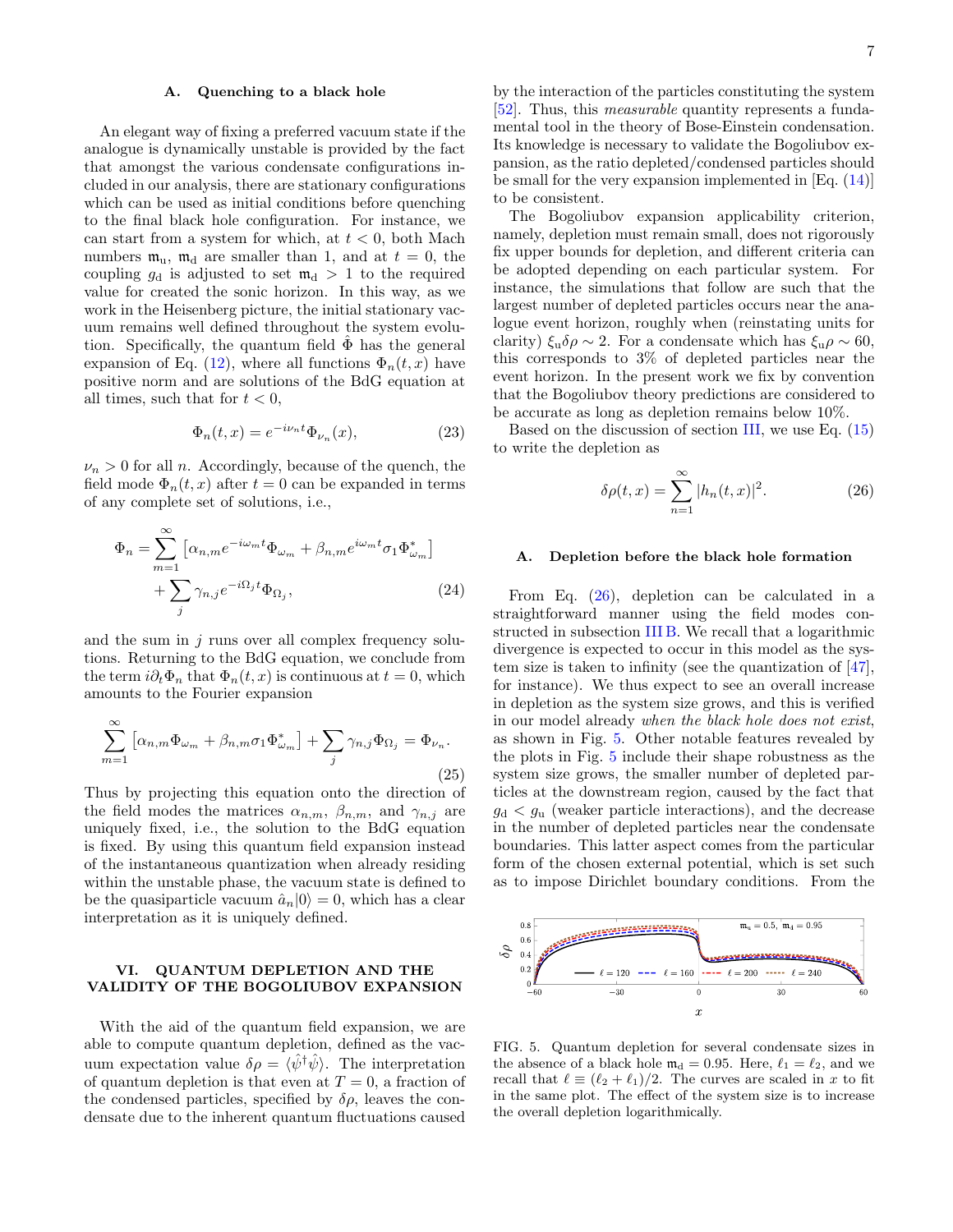plot, we can assess that this form of potential results in a vanishing depletion at the condensate walls, a behavior not expected if, for instance, Neumann conditions (no flux into the walls) were adopted.

#### <span id="page-7-2"></span>B. Depletion of a stationary black hole

When the black hole is formed, the depletion curves are qualitatively distinct, and let us consider first quantum depletion in stationary (dynamically stable) black hole configurations, as discussed in section [IV.](#page-4-1) We present in Fig. [6](#page-7-0) our findings for a stationary black hole analogue defined by  $\mathfrak{m}_u = 0.5$ ,  $\mathfrak{m}_d = 1.5$ ,  $\ell = 67$ , which, from Fig. [4,](#page-5-1) can indeed be seen to correspond to a divergent lifetime. Figure [6,](#page-7-0) which represents one of our major findings, depicts how the upstream noncondensed cloud outside the black hole  $(x < 0)$  is affected by the Hawkinglike radiation. We also plot depletion profiles for a fixed upstream Mach number  $\mathfrak{m}_u = 0.5$  and different  $\mathfrak{m}_d < 1$ . The latter reinforces the intuition in the absence of a black hole, a variable g at  $x = 0$  models a sound barrier for the phonon field that should not be perceived far away from the barrier  $(x \ll 1)$ . The continuous, dashed, and dot-dashed curves in Fig. [6](#page-7-0) show that in the black hole's absence, depletion is indeed only locally affected by the sound barrier, and for if  $x \ll 1$ , it is not possible to detect its presence by measurements of the depleted cloud. However, after the black hole is formed, a clear contribution to depletion deep into the upstream region appears.

It is possible to directly correlate the imprint on the upstream noncondensed cloud asymptotically far from the analogue event horizon with to the Hawking-like radiation if we assume that the condensate is extremely elongated, by using, for instance, the field modes of [\[47\]](#page-11-21). Such a calculation, however, requires the use of frequency



<span id="page-7-0"></span>FIG. 6. Several depletion profiles for fixed  $\mathfrak{m}_{\mathfrak{u}} = 0.5$ , and  $\ell = 67$ . The continuous black, dashed blue, and dot-dashed red curves correspond, respectively, to  $m_d = 0.5$ ,  $m_d = 0.7$ , and  $m_d = 0.9$ , whereas the dotted brown curve depicts depletion for the stationary, stable configuration with  $m_d = 1.5$ . Deep into the upstream region we see that the sound barrier at  $x = 0$  leaves no imprint in the black hole's absence, but as the analogue event horizon forms, the upstream noncondensed cloud changes due to the analogue black hole Hawking radiation. We also note the intricate depletion behavior at the downstream region after the black hole formation, which is in sharp distinction to the featureless depletion profile without black hole.

cutoffs to render depletion finite in our quasi-1D setup; such cutoffs can be inferred from our finite size model. We notice also from Fig. [6](#page-7-0) the intricate equilibrium pattern displayed by the depleted cloud in the downstream region. We discuss how to probe the event horizon existence by measurements of the downstream depleted cloud in the next subsection.

## C. Depletion after the formation of an unstable black hole

Now we consider the most common case of analogues that can be studied with our confined system: Dynamically unstable black holes. When an analogue black hole has just formed, and a phonon field instability then develops, we expect to see a continuous extraction of atoms from the condensate (depletion increase), and the whole system will eventually assume a new configuration. Naturally, to determine how the system will ultimately stabilize and to describe the nature of the final state, a fully self-consistent backreaction analysis is required, which is beyond the scope of this work. Nevertheless, the instability onset can be explored with our quantization scheme, and this subsection is dedicated to it.

As discussed in section  $V$ , in the absence of a stationary regime in unstable scenarios, we need to specify initial conditions for the system, and for the sake of illustration, let us therefore start by considering an instantaneous vacuum state for the phonon field, when the black hole is already formed. Note that even if the unstable modes possess negligible absolute frequencies, it is not in general possible to treat the system as an effectively stable one due to the breakdown of time translation symmetry (see in this regard section [V\)](#page-5-4).

In order to gain further insight, we shall treat an explicit example thoroughly. Consider the case where  $m_u = 0.5$ ,  $m_d = 1.1$ , and  $\ell_1 = \ell_2 = 120$ , which corresponds to a condensate of total size  $\ell = 120$ . The perturbation spectrum for this configuration contains exactly six complex frequencies, obtained from  $\Omega_1 \sim i8 \times 10^{-4}$ and  $\Omega_2 \sim (70.76 + 3i) \times 10^{-4}$ . Therefore, from the discussion that leads to Eqs.  $(21)$  and  $(22)$ , we see that the space of possible choices for the system vacuum is parametrized by 4 real parameters, two for each complex frequency in the upper right portion of the complex plane. For each vacuum state, the sum in Eq. [\(26\)](#page-6-0) splits into a time-dependent contribution to the system depletion (which contains the the unstable field modes), and a time-independent part denoted by  $\delta \rho_s$ , the latter also being independent of the vacuum choice. Following the notation of Eq.  $(15)$ , the depletion assumes the form

<span id="page-7-1"></span>
$$
\delta \rho = \delta \rho_s + \left| h_{\Omega_1, \alpha \beta}^{(+)} \right|^2 + \left| h_{\Omega_2, \alpha' \beta'}^{(+)} \right|^2 + \left| f_{\Omega_2, \alpha' \beta'}^{(-)} \right|^2, \quad (27)
$$

where  $\alpha, \alpha' > 0$ ,  $\beta, \beta'$  are any real parameters. The importance of this result for our analysis is that however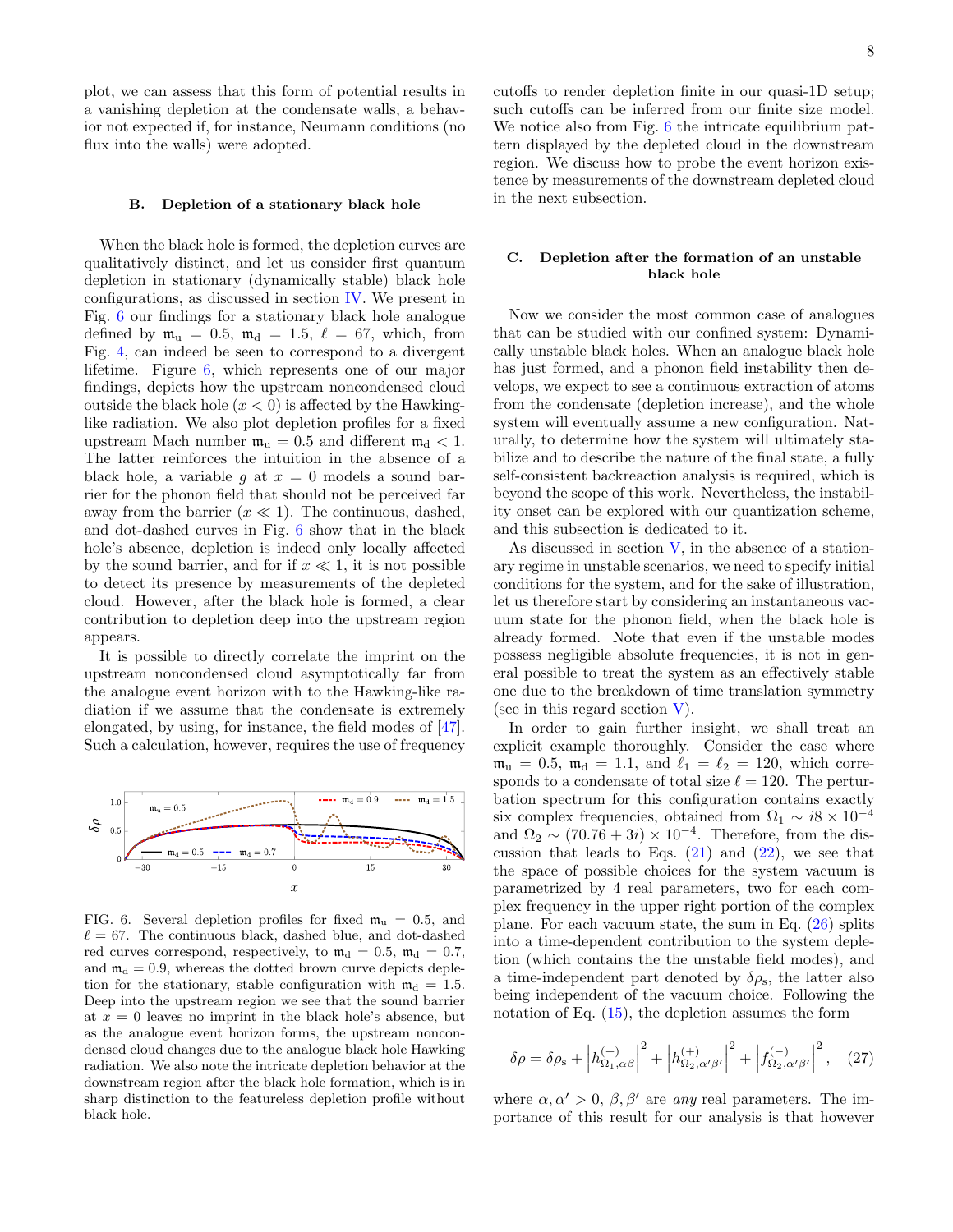

<span id="page-8-0"></span>FIG. 7. Contribution to the quantum depletion coming from different choices of instantaneous vacuum states for the sector  $\Omega_2$ . System parameters are  $\mathfrak{m}_u = 0.5$ ,  $\mathfrak{m}_u = 1.1$ , and  $\ell = 120$ .

large the time scale imposed by the instability for the condensate depletion is, it is in principle possible that no vacuum state exists for which  $\delta \rho \ll \rho$ , rendering the whole quantization procedure based on the Bogoliubov expansion inconsistent. We can visualize this by counting the total number of depleted particles,  $\delta N = \int dx \delta \rho$ , which in view of Eq.  $(27)$  splits into a contribution from the stable modes, a contribution from the sector  $\Omega_1$ , and one from the sector  $\Omega_2$ . We plot in Fig. [7](#page-8-0) the number of depleted particles due to the unstable modes from the sector  $\Omega_2$  for different choices of initial states parametrized by  $\alpha', \beta'.$ 

Inspection of Fig. [7](#page-8-0) reveals that depending on the parameters  $\alpha'$ ,  $\beta'$ , the predictions of Bogoliubov theory can not be expected to be completely reliable. For instance, for a system with a total of 6000 particles, 1000 depleted particles correspond to 16% of the particles not in the condensed phase. This violates the small depletion criterion of the Bogoliubov expansion, and it is thus not possible to decide whether the quantization is consistent, or even if the corrections to the condensate remain negligible. A regime of "initially" large depletion correspond to cases where the unstable phase already played a relevant role, and de-stabilization processes are taking over the condensate evolution.

In such cases, the presently used non-numberconserving Bogoliubov expansion is not suitable, and a full analysis which includes backreaction effects, within a number-conserving analysis, is unavoidable. On the other hand, as the number of depleted particles is bounded from bellow, there must exist a vacuum state which renders the smallest depletion, as the Fig. [7](#page-8-0) suggests. It is straightforward to show, by minimizing the total number of depleted particles with respect to the parameters  $\alpha, \alpha', \beta, \beta'$ , that there is only one possible choice for the minimizer, which is depicted in Fig. [8.](#page-8-1) This result presents a sharp lower bound for depletion in our black hole analogue.

The problem of identifying a vacuum state during the unstable phase usually restricts the applicability of the theory to the study of asymptotic regimes, and as shown here, in the presence of condensates, the analysis is further complicated by whether the condensate persists against quantum depletion. Yet, this problem is of theoretical importance only, as it comes from the assumption that the system is stationary, and everlasting, even lthough spontaneously growing quantum fluctuations break the time translation symmetry. In experimental realizations, the condensate and the black hole setting must have a starting point, which sets the system vacuum (the condensate) throughout its evolution. This is captured by the quench described in subsection  $VA$ , which we explore now.

Still assuming the model with  $m_u = 0.5$ , and  $\ell_1 =$  $\ell_2 = 120$ , let us consider the case for which at  $t = 0$ , the system passes from  $m_d = 0.95$  (the continuous line in Fig. [5\)](#page-6-1) to  $m_d = 1.1$ . In this case, the lifetime  $\tau$  for the system is set by  $\Omega_1$ , which has the larger imaginary part. By using Ref. [\[25\]](#page-11-1) and its experimental parameters as a guide, and returning to dimensionful units, we find  $\tau \approx 8$ s for a chemical potential of 70 Hz. We plot in Fig. [9](#page-9-0) our findings for this quenched system.

As advocated in the above, by starting from a truly stationary system in its uniquely defined quasiparticle vacuum, we can study the system evolution in a consistent and self-contained way when the Hawking process is switched on. Inspection of Fig. [9](#page-9-0) reveals that as the black hole forms, a nontrivial quantum depletion response is triggered, with the formation of an interference pattern inside the black hole (downstream region) and the continuous increase of the overall number of depleted particles, inside and outside the black hole. For this model,  $m_d$  is increased by decreasing the particle interaction strength  $g<sub>d</sub>$ , and thus intuition would suggest that the number of depleted particles for the black hole with  $m_d = 1.1$ would be smaller then the one for the plotted one in Fig. [5](#page-6-1) for the non-black-hole case with  $m_d = 0.95$ . However, the curves in Fig. [9](#page-9-0) show that the distribution of



<span id="page-8-1"></span>FIG. 8. Depletion profiles as function of time for a black hole characterized by  $m_u = 0.5$ ,  $m_d = 1.1$ , and  $\ell = 120$ , with the system in its vacuum state of minimum depletion. Three major features are observed: Initially (black curve) the depletion distribution inside the black hole does not resemble the stable curves of Fig. [5;](#page-6-1) as time passes, the number of depleted particles increases outside the black hole; an oscillatory pattern emerges inside the black hole. Here, the lifetime  $\tau$  is defined in  $(20)$ .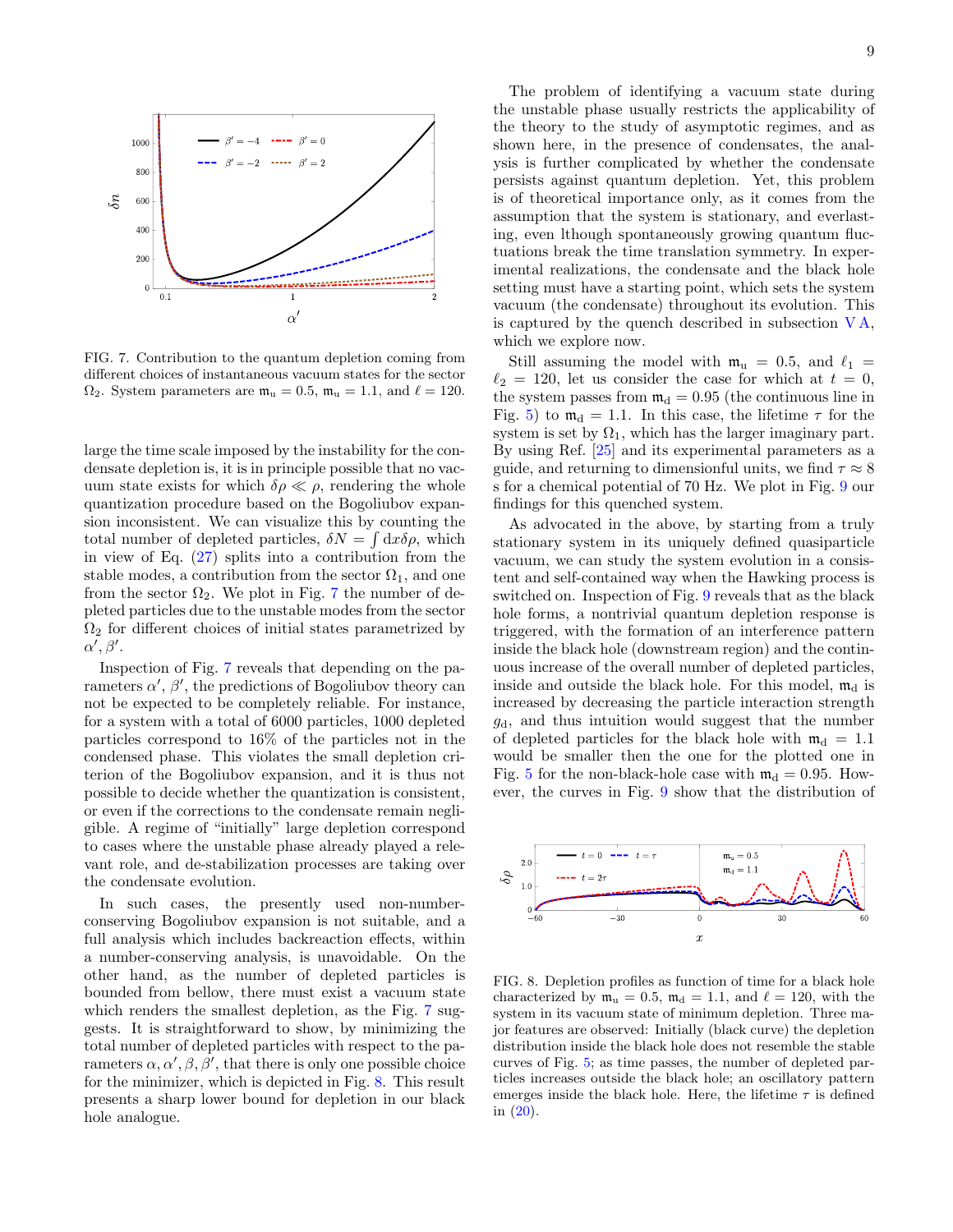depleted particles inside the black hole does not follow the "monotonic" behavior we see in stable configurations as displayed in Fig. [5.](#page-6-1) We furthermore call attention to the distribution of depleted particles outside the black hole, where we see the emergence of the depletion signal discussed in subsection [VI B.](#page-7-2)

We can follow the ramp-up of the Hawking radiation with a better resolution by taking analogue models with higher downstream Mach numbers, which corresponds to stronger radiation  $[47]$ . For the sake of illustration, simulations are depicted in Fig. [10](#page-9-1) for the Mach numbers  $m_u = 0.5$ ,  $m_d = 2$ . We obtain a lifetime, cf. Eq. [\(20\)](#page-4-2), of  $\tau \sim 1$  sec for a system of total size  $\ell = 120$  and chemical potential 70 Hz, about ten times smaller than the one found for the system in Fig. [9](#page-9-0) with  $m_d = 1.1$ . Furthermore,  $\tau \sim 0.7$  s for a size  $\ell = 60$ . Figure [10](#page-9-1) shows that, as the Hawking-like process is switched on, the cloud of depleted particles increases in a manner directly correlated to the radiated signal: The depleted cloud in a fixed upstream region only responds to the radiation as it reaches that region, and as time passes, because the system is out of equilibrium, the number of depleted particles increases gradually until Bogoliubov theory is no longer reliable. Furthermore, although this depletion response to the radiation sheds some light into how the system evolution occurs, it does not uniquely fix how the background condensate changes, i.e., how backreaction takes place. For instance, it is not possible to track down the origin of the upstream depleted particles, whether it was followed by a condensate upstream and/or downstream local depletion. Nevertheless, we reiterate that is it necessary to know the condensate depletion in order to establish any consistent number-conserving analysis.

#### D. Power spectrum of quantum depletion

As a particularly noteworthy feature, our analysis reveals the possibility of probing the existence of an ana-



<span id="page-9-0"></span>FIG. 9. Several depletion profiles as function of time for a quenched black hole. The system is set to have  $m_u = 0.5$ ,  $m_d = 0.95$ , and  $\ell = 120$  for  $t < 0$ , and we change  $m_d = 1.1$ after the quench at  $t = 0$ .



<span id="page-9-1"></span>FIG. 10. Quantum depletion for quenched black holes of different sizes. The black holes have  $m_u = 0.5$ , and the quench changes  $m_d$  from 0.95 to 2 at  $t = 0$ . The increased downstream Mach number leads to a stronger radiation [\[47\]](#page-11-21). Upper panel:  $\ell = 60$ . Lower panel:  $\ell = 120$ . Both systems present similar depletion behavior, with the emergence of an oscillatory pattern inside the black hole, and the peculiar upstream-depleted cloud signal discussed in Subsec. [VI B,](#page-7-2) which forms at the analogue event horizon  $(x = 0)$  and then propagates against the condensate flow.

logue event horizon from the emergent interference pattern manifest in the local quantum depletion using the Bragg technique employed by [\[53\]](#page-11-29). Denoting Fourier transforms as  $\tilde{\rho}(k) = \int dx \exp(-ikx)\rho(x)$ , and similarly for  $\delta \rho(k)$ , Ref. [\[53\]](#page-11-29) exploits the fact that in some configurations  $\tilde{\rho}(k)$  decays faster for large k in comparison to the polynomial decay of  $\tilde{\delta\rho}(k)$ . One thus obtains a large k window which is sensitive to depletion. The emergence of the interference pattern in Fig. [9](#page-9-0) upon formation of the horizon transforms to distinct peaks in  $\tilde{\rho}(k)$ , as shown for two black hole examples in Fig. [11.](#page-10-11)

## VII. SUMMARY AND FINAL REMARKS

We proposed a finite size quasi-1D analogue black hole model which contains a single event horizon. The model is possibly the simplest one that encapsulates such a single horizon and enforces zero vacuum fluctuations (Dirichlet boundary conditions) at the condensate walls. We note that other boundary conditions can also be used, as for instance Neumann conditions. However, Dirichlet conditions are better suited when we take into account that in experimental realizations the condensate is subject to confining potentials along its symmetry axis. Furthermore, the main advantage of adopting a finite size condensate is that it allows for a controlled usage of Bogoliubov theory by rendering quantum depletion finite and well defined in a quasi-1D system.

We demonstrate the existence of finite-size-induced dynamical instabilities for the majority of the black hole analogues we probe. By reviewing canonical field quantization in the presence of instabilities, we show that if the phonon field is not carefully quantized, the theory can represent a strongly depleted condensate, which renders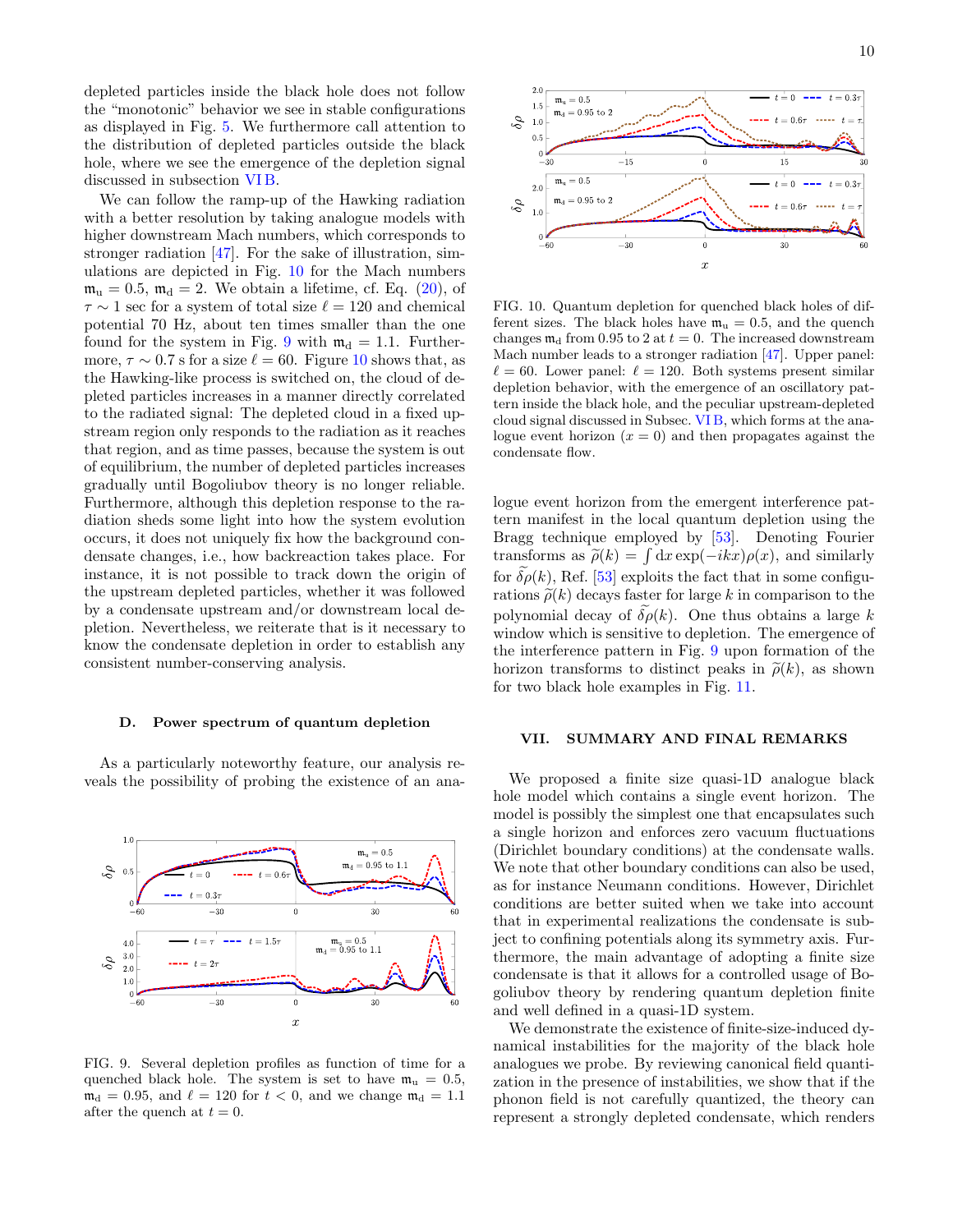

<span id="page-10-11"></span>FIG. 11. Power spectrum of the depletion profile for two black hole analogues. Left panel: the two curves represent the observed spectrum at different instants of time for an unstable black hole configuration, both at the beginning of the quench, and after a time  $t = 2\tau$ , for a black hole characterized by  $\mathfrak{m}_{\mathrm{u}} = 0.5, \, \ell = 120, \, \text{and} \, \mathfrak{m}_{\mathrm{d}} = 0.95 \, \text{for} \, t < 0, \, \mathfrak{m}_{\mathrm{d}} = 1.1, \, t > 0.$ The black continuous curve shows the formation of a bump near  $k \sim 0.4$ , absent before the black hole forms, as indicated by the blue dashed curve. Right panel: power spectrum for the stable black hole (continuous black curve) of Fig. [6.](#page-7-0) The blue dashed curve shows the power spectrum before the black hole formation.

the Bogoliubov expansion inconsistent. We addressed this problem by employing a quenching from a stationary configuration in its quasiparticle vacuum to the final black hole under study. This procedure enabled us to simulate the evolution of the depletion cloud during the instability onset. We found that two distinct signatures

- <span id="page-10-0"></span>[1] S. W. Hawking, "Black hole explosions?" [Nature](http://dx.doi.org/10.1038/248030a0) 248, [30–31 \(1974\).](http://dx.doi.org/10.1038/248030a0)
- <span id="page-10-1"></span>[2] S. W. Hawking, "Particle creation by black holes," [Communications in Mathematical Physics](http://dx.doi.org/10.1007/BF02345020) 43, 199–220 [\(1975\).](http://dx.doi.org/10.1007/BF02345020)
- <span id="page-10-2"></span>[3] Steven B. Giddings, "Black holes in the quantum universe," [Phil. Trans. R. Soc. A](http://dx.doi.org/ 10.1098/rsta.2019.0029) 377, 20190029 (2019).
- <span id="page-10-3"></span>[4] W. G. Unruh, "Experimental Black-Hole Evaporation?" Phys. Rev. Lett. 46[, 1351–1353 \(1981\).](http://dx.doi.org/10.1103/PhysRevLett.46.1351)
- <span id="page-10-9"></span>[5] M. Visser, "Hawking Radiation without Black Hole Entropy," Phys. Rev. Lett. 80[, 3436–3439 \(1998\).](http://dx.doi.org/ 10.1103/PhysRevLett.80.3436)
- [6] M. Visser, "Acoustic black holes: horizons, ergospheres and Hawking radiation," [Classical and Quantum Gravity](http://stacks.iop.org/0264-9381/15/i=6/a=024) 15[, 1767 \(1998\).](http://stacks.iop.org/0264-9381/15/i=6/a=024)
- <span id="page-10-4"></span>[7] Carlos Barceló, Stefano Liberati, and Matt Visser, "Analogue Gravity," [Living Reviews in Relativity](http://dx.doi.org/10.12942/lrr-2011-3) 14, 3 (2011).
- <span id="page-10-5"></span>[8] Theodore Jacobson, "Black-hole evaporation and ultrashort distances," Phys. Rev. D 44[, 1731–1739 \(1991\).](http://dx.doi.org/ 10.1103/PhysRevD.44.1731)
- [9] W. G. Unruh, "Sonic analogue of black holes and the effects of high frequencies on black hole evaporation," Phys. Rev. D 51[, 2827–2838 \(1995\).](http://dx.doi.org/10.1103/PhysRevD.51.2827)
- [10] S. Corley and T. Jacobson, "Hawking spectrum and high frequency dispersion," [Phys. Rev. D](http://dx.doi.org/ 10.1103/PhysRevD.54.1568) 54, 1568-1586 [\(1996\).](http://dx.doi.org/ 10.1103/PhysRevD.54.1568)

of the Hawking process emerge when the event horizon forms, the first one being the appearance of an oscillatory pattern in the depletion cloud inside the black hole which translates to distinct peaks in its power spectrum. And the second one is what follows: the quench we impose reveals the existence of a link between the radiation emitted by the black hole and the depletion cloud, namely, the local depletion at a region outside the black hole starts to increase as the radiation reaches that region. This represents a novel signature of the Hawking radiation ramp-up that is related to the overall distribution of particles either belonging to the condensed or noncondensed part of the system.

We finally comment on the relevance of our results for real black holes. In analogue gravity, the quantum many-body wave function of the whole system can (in principle) be accessed via the observer in the lab. Similarly, we anticipate that while in the currently existing nonunified theory of quantized matter fields propagating in a classical, fixed curved spacetime background, the depletion oscillations are hidden behind the horizon, a unitary closed system evolution, potentially provided by a future unification of gravity with the matter fields, will effectively provide access to the black hole quantum interior and thus also to the depletion oscillations we have investigated.

# ACKNOWLEDGMENTS

This work has been supported by the National Research Foundation of Korea under Grants No. 2017R1A2A2A05001422 and No. 2020R1A2C2008103.

- <span id="page-10-6"></span>[11] W. G. Unruh and R. Schützhold, "Universality of the Hawking effect," Phys. Rev. D 71[, 024028 \(2005\).](http://dx.doi.org/ 10.1103/PhysRevD.71.024028)
- <span id="page-10-7"></span>[12] Steven Corley and Ted Jacobson, "Black hole lasers," Phys. Rev. D 59[, 124011 \(1999\).](http://dx.doi.org/10.1103/PhysRevD.59.124011)
- <span id="page-10-10"></span>[13] S. Finazzi and R. Parentani, "Black hole lasers in Bose–Einstein condensates," [New Journal of Physics](http://dx.doi.org/ 10.1088/1367-2630/12/9/095015) 12, [095015 \(2010\).](http://dx.doi.org/ 10.1088/1367-2630/12/9/095015)
- [14] L. J. Garay, J. R. Anglin, J. I. Cirac, and P. Zoller, "Sonic Analog of Gravitational Black Holes in Bose-Einstein Condensates," [Phys. Rev. Lett.](http://dx.doi.org/ 10.1103/PhysRevLett.85.4643) 85, 4643–4647  $(2000).$
- [15] Petr O. Fedichev and Uwe R. Fischer, "Gibbons-Hawking Effect in the Sonic de Sitter Space-Time of an Expanding Bose-Einstein-Condensed Gas," [Phys. Rev. Lett.](http://dx.doi.org/ 10.1103/PhysRevLett.91.240407) 91, [240407 \(2003\).](http://dx.doi.org/ 10.1103/PhysRevLett.91.240407)
- [16] Petr O. Fedichev and Uwe R. Fischer, "Observer dependence for the phonon content of the sound field living on the effective curved space-time background of a Bose-Einstein condensate," Phys. Rev. D 69[, 064021 \(2004\).](http://dx.doi.org/10.1103/PhysRevD.69.064021)
- [17] Ralf Schützhold, "Detection Scheme for Acoustic Quantum Radiation in Bose-Einstein Condensates," [Phys.](http://dx.doi.org/10.1103/PhysRevLett.97.190405) Rev. Lett. 97[, 190405 \(2006\).](http://dx.doi.org/10.1103/PhysRevLett.97.190405)
- <span id="page-10-8"></span>[18] Iacopo Carusotto, Serena Fagnocchi, Alessio Recati, Roberto Balbinot, and Alessandro Fabbri, "Numerical